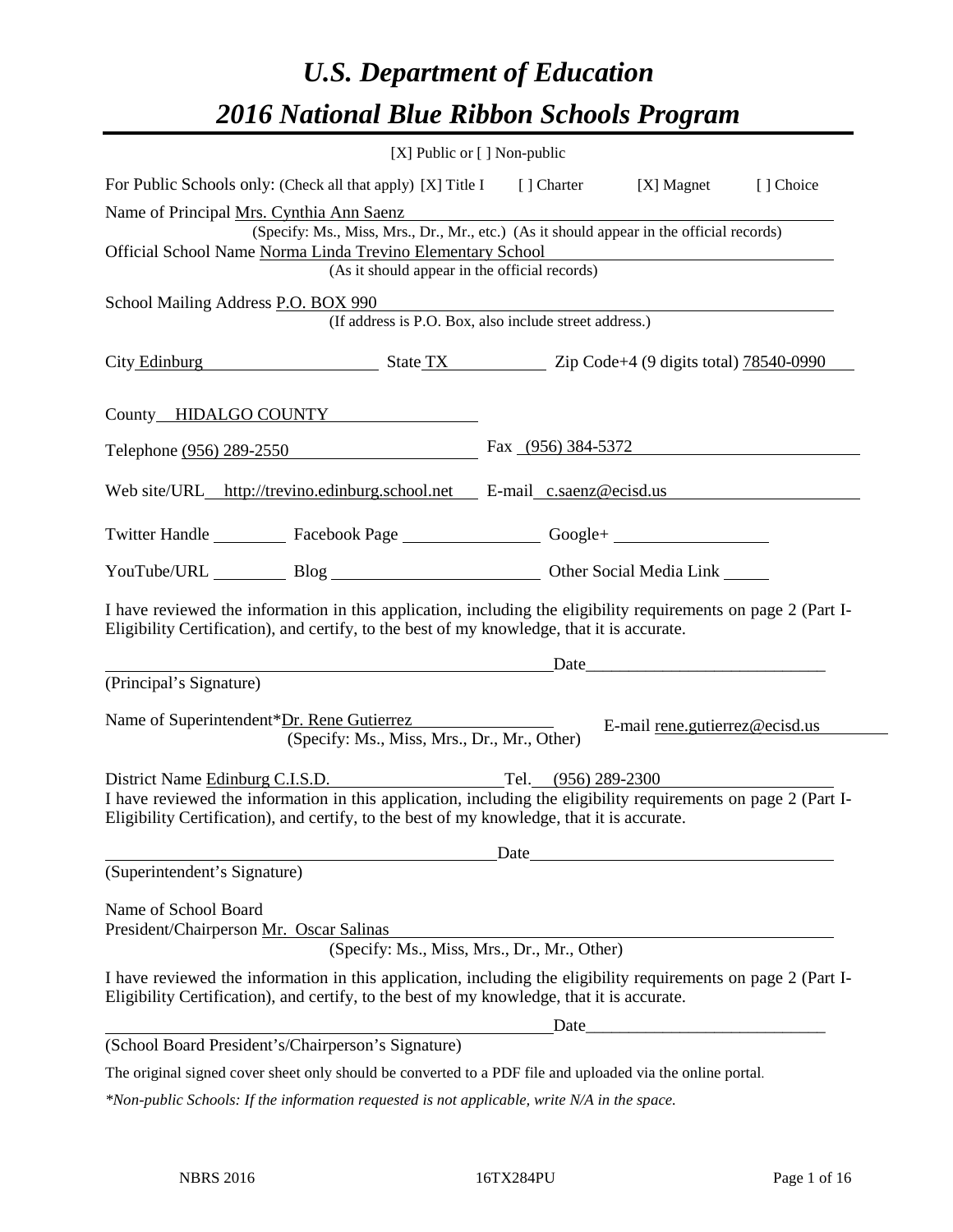The signatures on the first page of this application (cover page) certify that each of the statements below, concerning the school's eligibility and compliance with U.S. Department of Education and National Blue Ribbon Schools requirements, are true and correct.

- 1. The school configuration includes one or more of grades K-12. (Schools on the same campus with one principal, even a K-12 school, must apply as an entire school.)
- 2. The public school has met their state's accountability requirements (i.e., avoided sanctions) in participation, performance in reading (or English language arts) and mathematics, and other academic indicators (i.e., attendance rate and graduation rate) using the most recent accountability results available for the year prior to nomination.
- 3. To meet final eligibility, a public school must meet the state's accountability requirements (i.e., avoided sanctions) in participation, performance in reading (or English language arts) and mathematics, and other academic indicators (i.e., attendance rate and graduation rate) for the year in which they are nominated (2015-2016) and be certified by the state representative. Any status appeals must be resolved at least two weeks before the awards ceremony for the school to receive the award.
- 4. If the school includes grades 7 or higher, the school must have foreign language as a part of its curriculum.
- 5. The school has been in existence for five full years, that is, from at least September 2010 and each tested grade must have been part of the school for the past three years.
- 6. The nominated school has not received the National Blue Ribbon Schools award in the past five years: 2011, 2012, 2013, 2014, or 2015.
- 7. The nominated school has no history of testing irregularities, nor have charges of irregularities been brought against the school at the time of nomination. The U.S. Department of Education reserves the right to disqualify a school's application and/or rescind a school's award if irregularities are later discovered and proven by the state.
- 8. The nominated school or district is not refusing Office of Civil Rights (OCR) access to information necessary to investigate a civil rights complaint or to conduct a district-wide compliance review.
- 9. The OCR has not issued a violation letter of findings to the school district concluding that the nominated school or the district as a whole has violated one or more of the civil rights statutes. A violation letter of findings will not be considered outstanding if OCR has accepted a corrective action plan from the district to remedy the violation.
- 10. The U.S. Department of Justice does not have a pending suit alleging that the nominated school or the school district as a whole has violated one or more of the civil rights statutes or the Constitution's equal protection clause.
- 11. There are no findings of violations of the Individuals with Disabilities Education Act in a U.S. Department of Education monitoring report that apply to the school or school district in question; or if there are such findings, the state or district has corrected, or agreed to correct, the findings.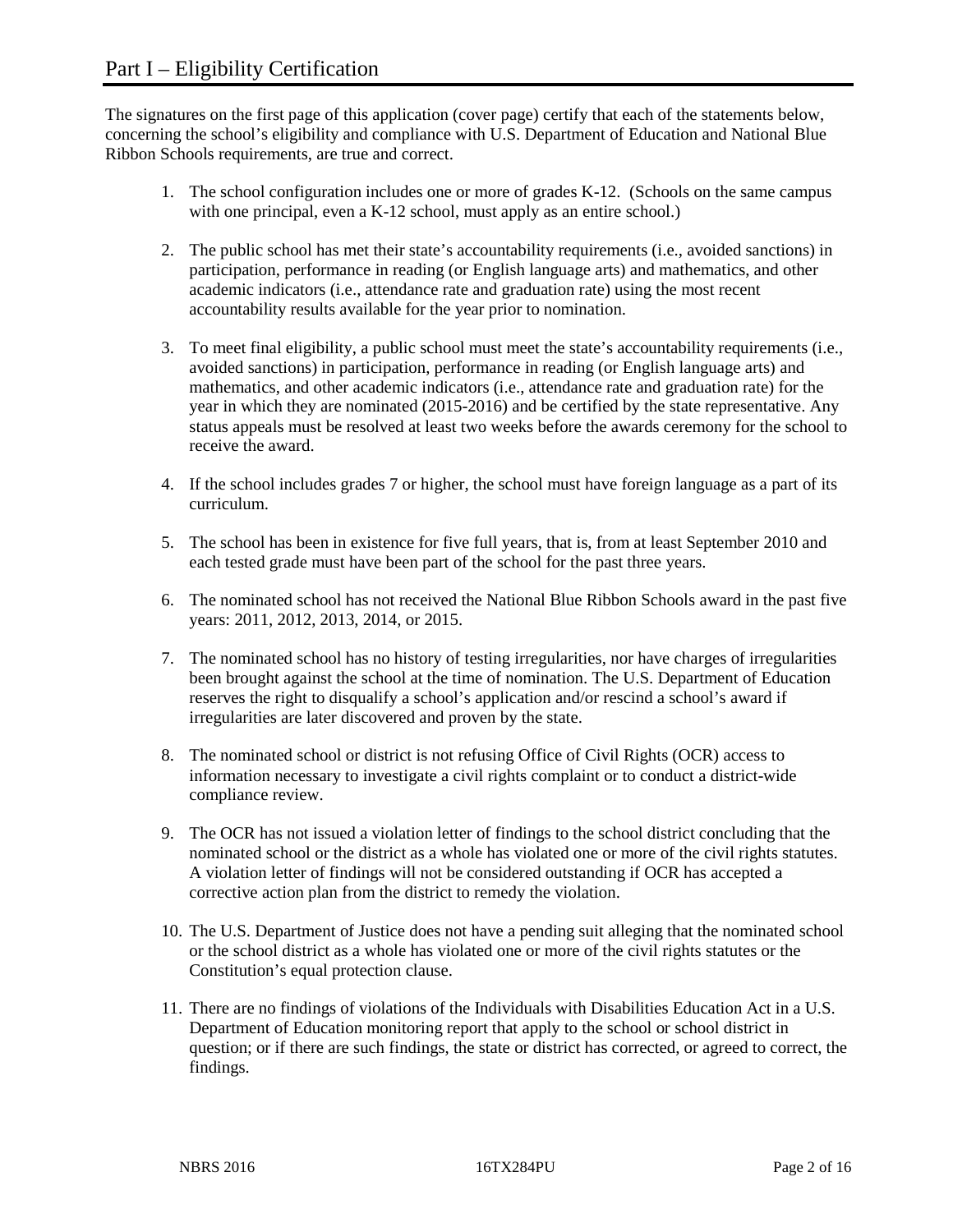# **Data should be provided for the most recent school year (2015-2016) unless otherwise stated.**

# **DISTRICT**

| Number of schools in the district | 31 Elementary schools (includes K-8) |
|-----------------------------------|--------------------------------------|
| (per district designation):       | 6 Middle/Junior high schools         |
|                                   | 4 High schools                       |
|                                   | $0 K-12$ schools                     |

41 TOTAL

**SCHOOL** (To be completed by all schools)

2. Category that best describes the area where the school is located:

[X] Urban or large central city [ ] Suburban with characteristics typical of an urban area [ ] Suburban [ ] Small city or town in a rural area [ ] Rural

3. Number of students as of October 1, 2015 enrolled at each grade level or its equivalent in applying school:

| Grade           | # of         | # of Females | <b>Grade Total</b> |
|-----------------|--------------|--------------|--------------------|
|                 | <b>Males</b> |              |                    |
| <b>PreK</b>     | 14           | 10           | 24                 |
| $\mathbf K$     | 40           | 33           | 73                 |
| 1               | 43           | 48           | 91                 |
| 2               | 58           | 41           | 99                 |
| 3               | 55           | 42           | 97                 |
| 4               | 46           | 40           | 86                 |
| 5               | 47           | 45           | 92                 |
| 6               | 0            | 0            | $\theta$           |
| 7               | 0            | 0            | 0                  |
| 8               | 0            | 0            | 0                  |
| 9               | 0            | 0            | $\theta$           |
| 10              | 0            | 0            | $\theta$           |
| 11              | 0            | 0            | $\Omega$           |
| 12 or higher    | 0            | 0            | $\theta$           |
| <b>Total</b>    | 303          | 259          | 562                |
| <b>Students</b> |              |              |                    |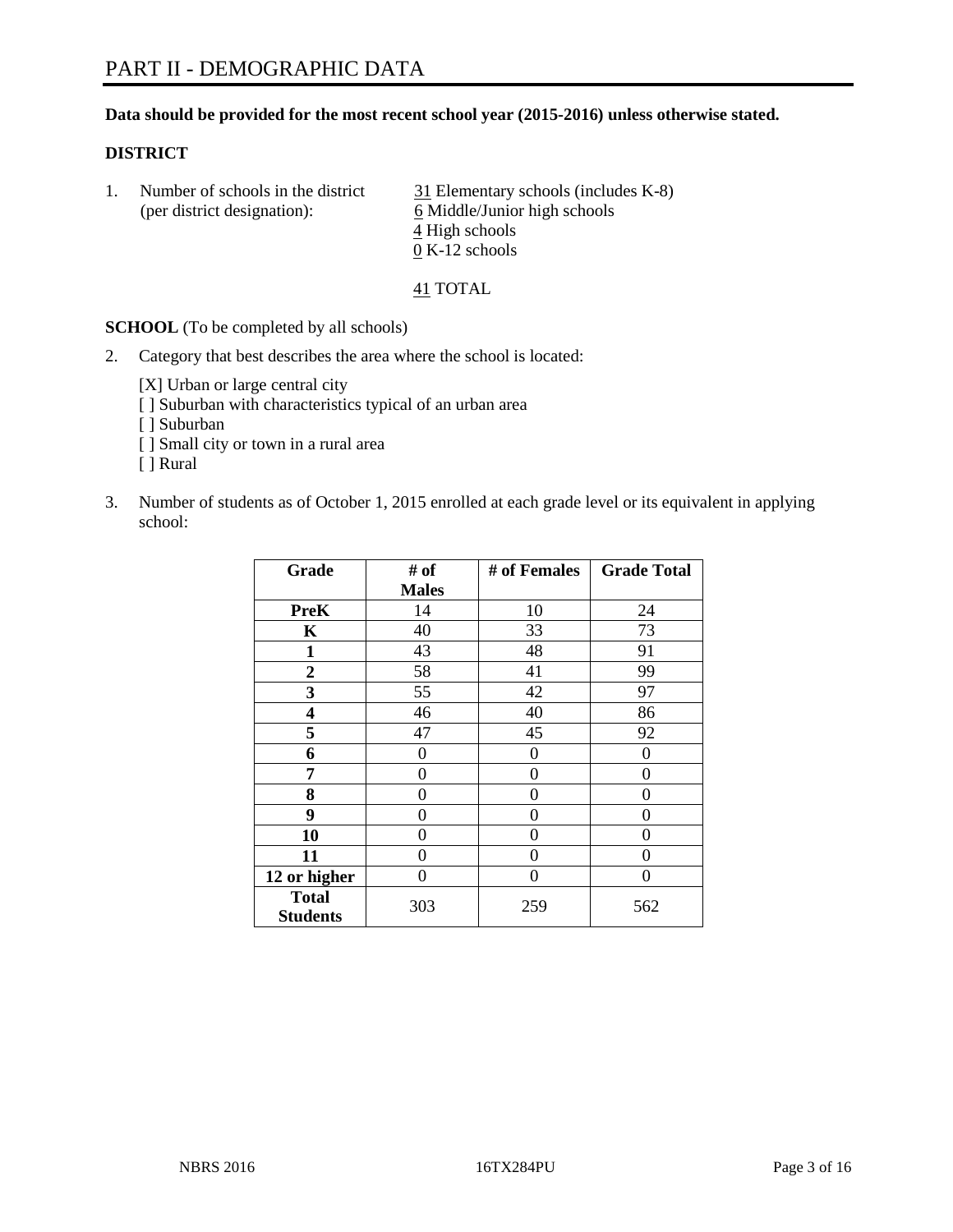the school: 6 % Asian

4. Racial/ethnic composition of  $1\%$  American Indian or Alaska Native 1 % Black or African American 89 % Hispanic or Latino 0 % Native Hawaiian or Other Pacific Islander  $2%$  White 1 % Two or more races **100 % Total**

(Only these seven standard categories should be used to report the racial/ethnic composition of your school. The Final Guidance on Maintaining, Collecting, and Reporting Racial and Ethnic Data to the U.S. Department of Education published in the October 19, 2007 *Federal Register* provides definitions for each of the seven categories.)

5. Student turnover, or mobility rate, during the  $2014 - 2015$  school year:  $1\%$ 

This rate should be calculated using the grid below. The answer to (6) is the mobility rate.

| <b>Steps For Determining Mobility Rate</b>         | Answer |  |
|----------------------------------------------------|--------|--|
| (1) Number of students who transferred to          |        |  |
| the school after October 1, 2014 until the         | 6      |  |
| end of the 2014-2015 school year                   |        |  |
| (2) Number of students who transferred             |        |  |
| <i>from</i> the school after October 1, 2014 until |        |  |
| the end of the 2014-2015 school year               |        |  |
| (3) Total of all transferred students [sum of      |        |  |
| rows $(1)$ and $(2)$ ]                             |        |  |
| (4) Total number of students in the school as      | 545    |  |
| of October 1, 2014                                 |        |  |
| $(5)$ Total transferred students in row $(3)$      | 0.013  |  |
| divided by total students in row (4)               |        |  |
| $(6)$ Amount in row $(5)$ multiplied by 100        |        |  |

6. English Language Learners (ELL) in the school:  $13\%$ 

75 Total number ELL

Specify each non-English language represented in the school (separate languages by commas): Spanish, Korean, Arabic, Cantonese, Malayalam, Pilipino, Vietnamese

- 7. Students eligible for free/reduced-priced meals: 51 % Total number students who qualify: 289
- 8. Students receiving special education services: 8 %

41 Total number of students served

Indicate below the number of students with disabilities according to conditions designated in the Individuals with Disabilities Education Act. Do not add additional conditions. It is possible that students may be classified in more than one condition.

| 6 Autism                              | 0 Orthopedic Impairment                 |
|---------------------------------------|-----------------------------------------|
| 0 Deafness                            | 6 Other Health Impaired                 |
| 0 Deaf-Blindness                      | 9 Specific Learning Disability          |
| 0 Emotional Disturbance               | 29 Speech or Language Impairment        |
| 0 Hearing Impairment                  | 0 Traumatic Brain Injury                |
| 4 Mental Retardation                  | 4 Visual Impairment Including Blindness |
| $\underline{0}$ Multiple Disabilities | <b>0</b> Developmentally Delayed        |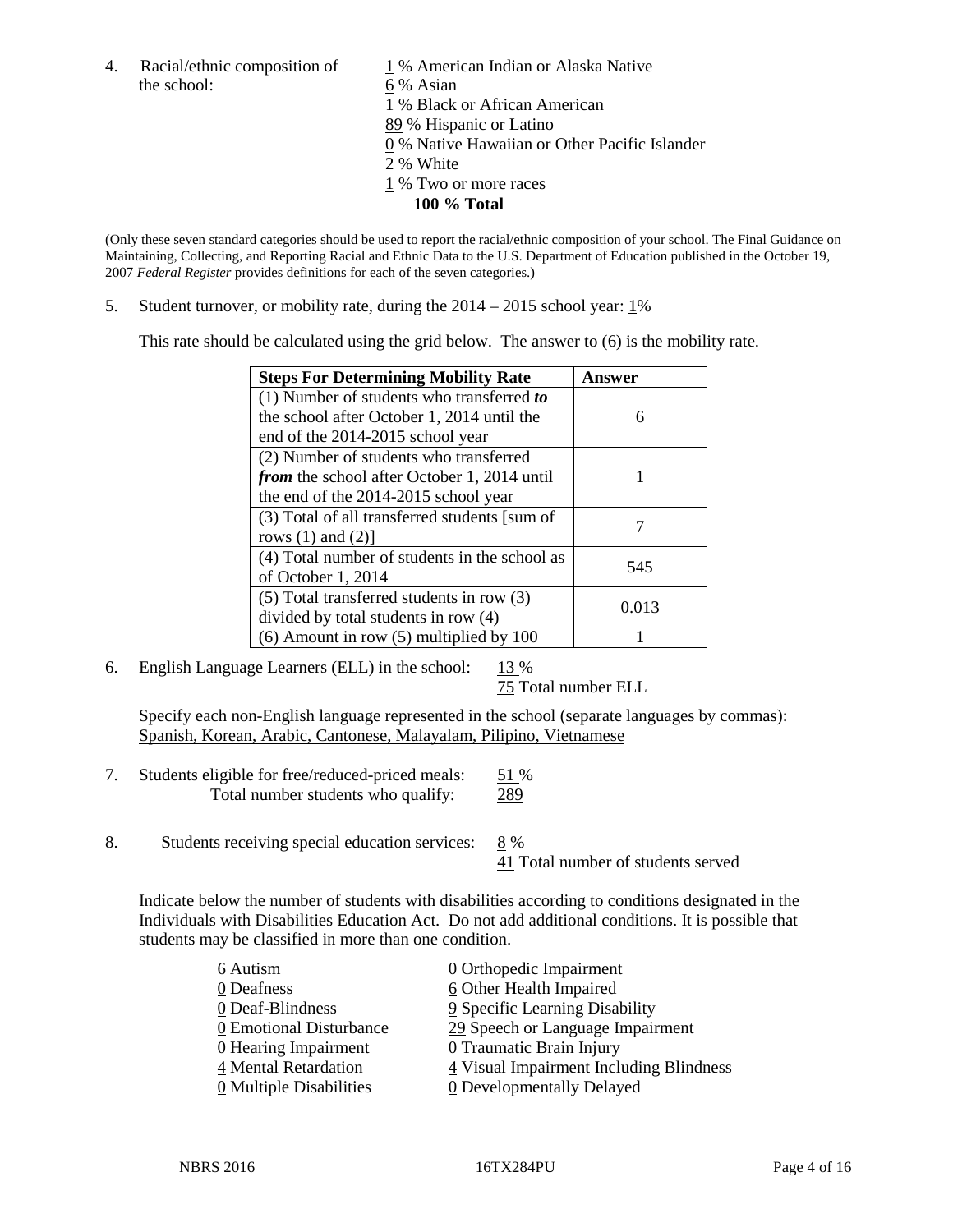- 9. Number of years the principal has been in her/his position at this school: 17
- 10. Use Full-Time Equivalents (FTEs), rounded to nearest whole numeral, to indicate the number of school staff in each of the categories below:

|                                       | <b>Number of Staff</b> |
|---------------------------------------|------------------------|
| Administrators                        |                        |
| Classroom teachers                    | 28                     |
| Resource teachers/specialists         |                        |
| e.g., reading, math, science, special | 6                      |
| education, enrichment, technology,    |                        |
| art, music, physical education, etc.  |                        |
| Paraprofessionals                     | 13                     |
| Student support personnel             |                        |
| e.g., guidance counselors, behavior   |                        |
| interventionists, mental/physical     |                        |
| health service providers,             |                        |
| psychologists, family engagement      |                        |
| liaisons, career/college attainment   |                        |
| coaches, etc.                         |                        |

- 11. Average student-classroom teacher ratio, that is, the number of students in the school divided by the FTE of classroom teachers, e.g.,  $22:1$   $20:1$
- 12. Show daily student attendance rates. Only high schools need to supply yearly graduation rates.

| <b>Required Information</b> | 2014-2015 | 2013-2014 | 2012-2013 | 2011-2012 | $2010 - 2011$ |
|-----------------------------|-----------|-----------|-----------|-----------|---------------|
| Daily student attendance    | 96%       | 97%       | 97%       | 97%       | 97%           |
| High school graduation rate | 9%        | 0%        | 0%        | 9%        | 0%            |

# 13. **For high schools only, that is, schools ending in grade 12 or higher.**

Show percentages to indicate the post-secondary status of students who graduated in Spring 2015.

| <b>Post-Secondary Status</b>                  |    |
|-----------------------------------------------|----|
| Graduating class size                         |    |
| Enrolled in a 4-year college or university    | 0% |
| Enrolled in a community college               | 0% |
| Enrolled in career/technical training program | 0% |
| Found employment                              | 0% |
| Joined the military or other public service   | 0% |
| Other                                         | 0/ |

14. Indicate whether your school has previously received a National Blue Ribbon Schools award. Yes No X

If yes, select the year in which your school received the award.

15. In a couple of sentences, provide the school's mission or vision statement.

We, Norma Linda Trevino Elementary believe all students will experience success through the teamwork and dedication of parents and the school community.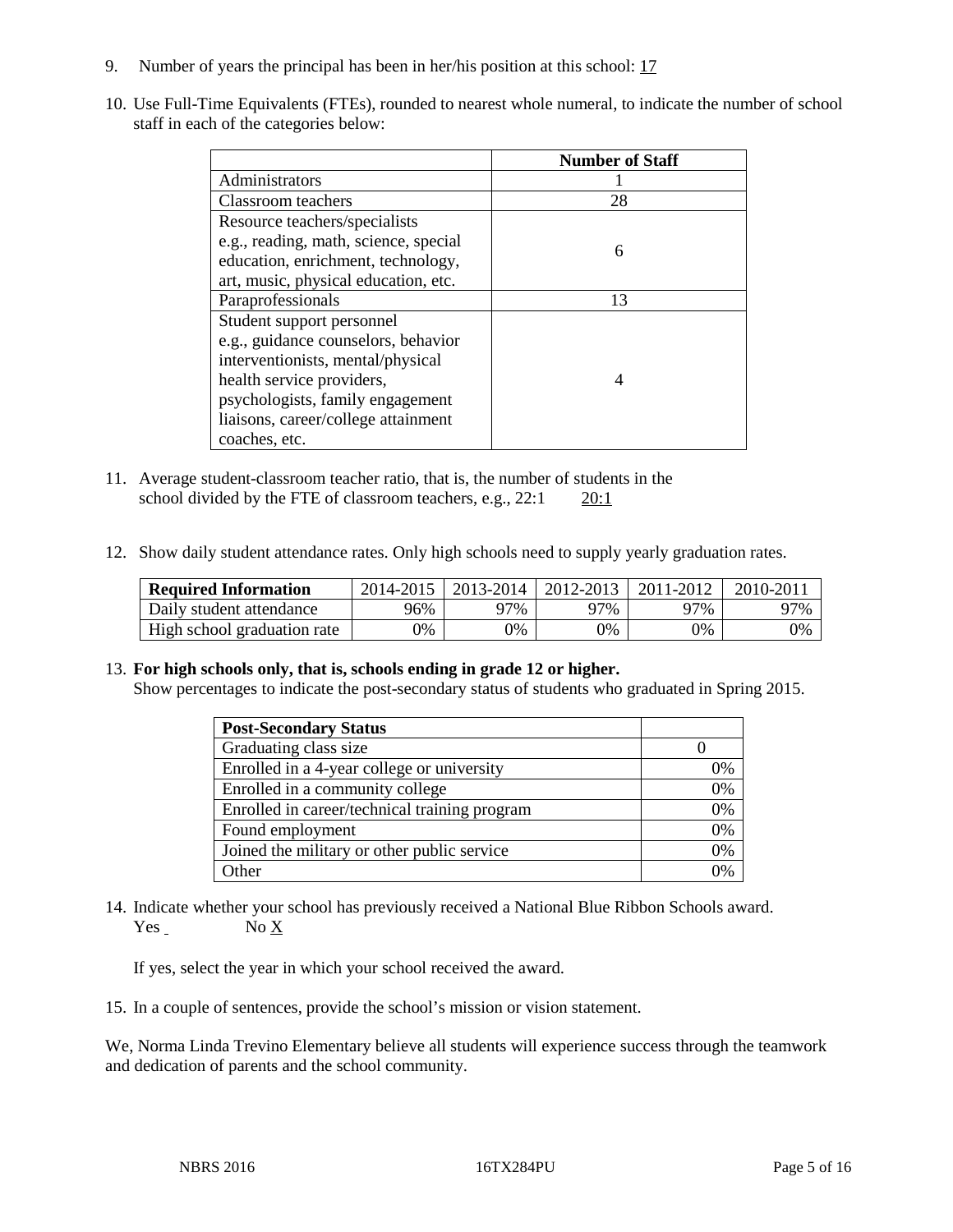16. **For public schools only**, if the school is a magnet, charter, or choice school, explain how students are chosen to attend.

Treviño Elementary is one of four magnet schools for Gifted and Talented (GT) students in the Edinburg Consolidated Independent School District (ECISD). Students in Edinburg are nominated, tested, and identified for the GT program based on set district criteria. The GT magnet program begins in the 2nd grade. ECISD has elementary school feeder patterns identifying the magnet school GT students may attend. Although GT students are invited to attend a magnet campus, many choose not to and remain at their neighborhood school; therefore, all 31 elementary schools in Edinburg have identified GT students in their total population. As a magnet school, Treviño has a 23.9% GT population in grades K-5th. Many of these students are identified as early as kindergarten. The remaining population, 76.10% are regular education students who receive differentiated instruction from GT certified teachers. Treviño Elementary is fortunate to have 100 percent of their teachers certified through the 30-hour GT Institute, as well as, with the state required annual six-hour GT updates.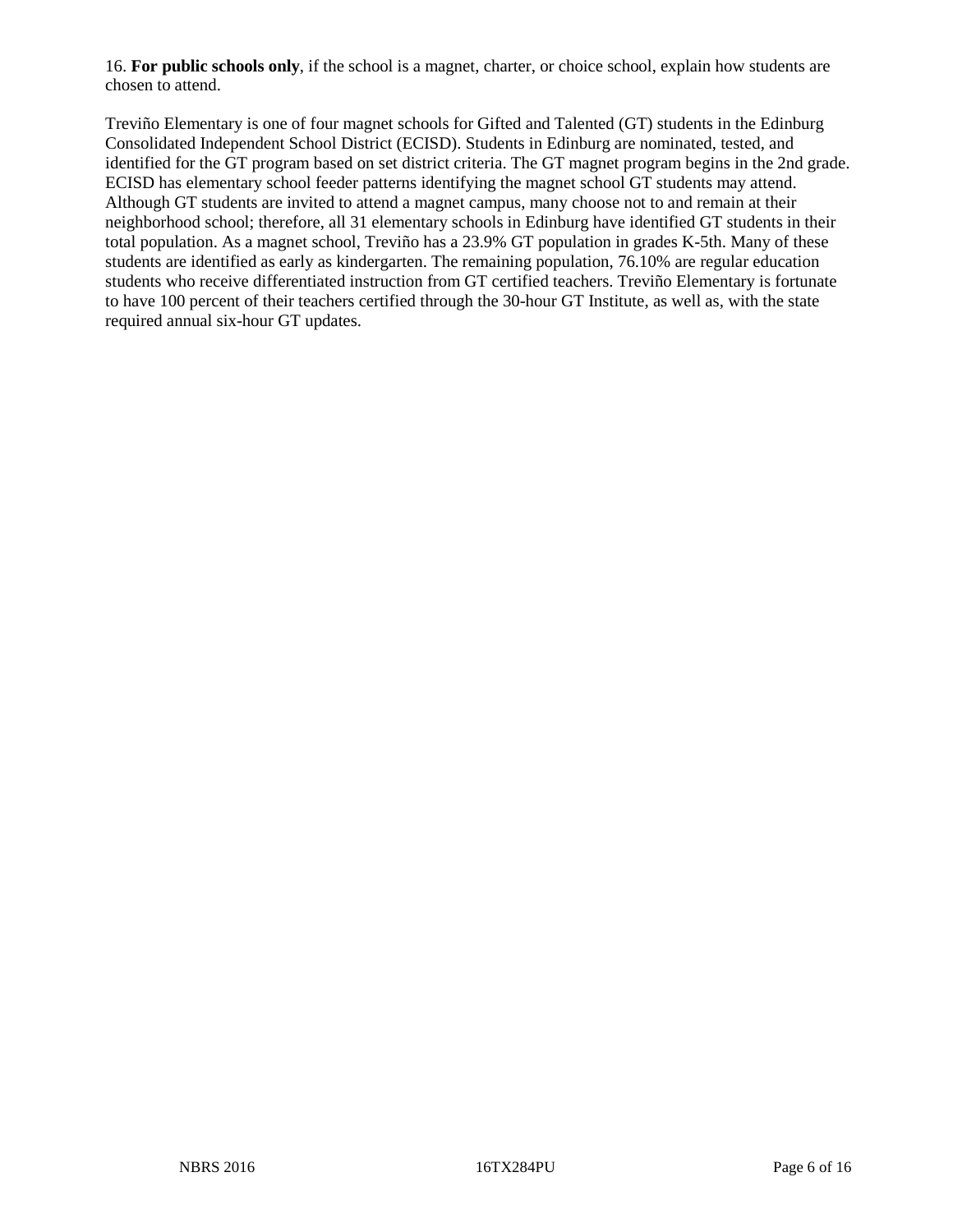# PART III – SUMMARY

Norma Linda Treviño Elementary (NLT), located in Edinburg, Texas, is part of the Rio Grande Valley. Close proximity to the Texas-Mexico border greatly impacts the availability of resources for education and economic growth. The Rio Grande Valley is an area of poverty, dropouts, crime, foreclosure, and obesity. Immigration and border wars, as highlighted nationally, are experienced firsthand by the community. Although faced with these adversities, the school, along with community support, continues to thrive. NLT is dedicated to students' academic success by providing curriculum and instruction needed to reach their potential. Edinburg is diversely populated, as is the campus. The racial/ethnic population is 89% Hispanic or Latino and 11% other races or nationalities. Trevino Elementary is one of four gifted and talented (GT) magnet campuses in the Edinburg Consolidated Independent School District (ECISD). As a Title I school, NLT serves 569 students of whom 145 are identified as GT. Other populations include: limited English proficient, at risk, special education, immigrants, migrants, and the economically disadvantaged. NLT continues to excel and meet the needs of all.

NLT's vision statement is: We, Norma Linda Treviño Elementary, believe all students will experience success through teamwork and dedication of parents and the school community. NLT envisions collaboration with our community to create Team players that are Responsible, Enthusiastic and hold high Values through Integrity, Nurturing and Optimism.

NLT, established in 1999, was named after a dedicated, passionate and inspiring educator. Mrs. Norma Linda Treviño taught for twenty-two years. Teachers honor her memory by being dedicated, passionate, positive role models who educate the whole child. NLT prides itself in many traditions, one being the school wide celebration of Mrs. Treviño's birthday. It is commemorated yearly with the students, her family, and community members. The Learner's Creed, a set of principles which guide students' responsibilities and beliefs, is recited daily in her honor. These traditions exemplify the school today.

Since its inception, the school has embraced the inspiring song, "Love Can Build a Bridge," by The Judds. This anthem unites the entire school community and lives in the hearts of past and present students. Another tradition uniting us with the community is the annual Student Council Election Convention. This exciting event is emceed by a local newscaster and elected officers are sworn in by city leaders. Special campus holiday traditions include: Veteran's Day, Thanksgiving Family Luncheon, Grandparent's Day Reading Picnic, and the Christmas musical, The Nutcracker. Parental and community involvement is paramount to make these spectacular events a success.

NLT establishes high expectations so every child becomes a well-rounded, life-long learner. By having high academic standards and extremely dedicated teachers, many recognitions and awards have been received. Awards include Texas Business and Education Coalition (TBEC), Texas Honor Roll School, Texas Agency Education (TEA) Title I Distinguished Schools, and TEA High Performance School awards. In the past seventeen years, the school has received Exemplary and Recognized honors for Texas Academic Knowledge Skills (TAKS) and State Texas Assessment of Academic Readiness (STAAR). Standards have been met in all four performance indexes: Student Achievement, Student Progress, Closing Performance Gaps, and Post-secondary Readiness. Subsequently, earning Distinction Designation in the areas of Reading/ELA, and math, Top 25% Student Progress, Top 25% Closing Performance Gaps and Postsecondary Readiness.

The social, emotional, physical, and cultural needs are met through participation in student organizations, which challenge them to fulfill their greatest potential. NLT has competed globally in Destination Imagination, won sweepstakes in UIL, competed nationally in Chess, been state competitors in robotics, are Pop Quiz Champions, and is home to the district's first place Spelling Bee champion. Other extracurricular teams and those earning accolades are: Green Club, Choir, Orffestra, Technology Club, and the Bengal cheer squad. In addition to the extracurricular organizations, humanitarian efforts are promoted. Students and staff partake in Leukemia and Lymphoma Society's Pennies for Pasta, The Vannie E. Cook Jr., Kids Helping Kids Campaign, and various other drives to meet the needs of those less fortunate.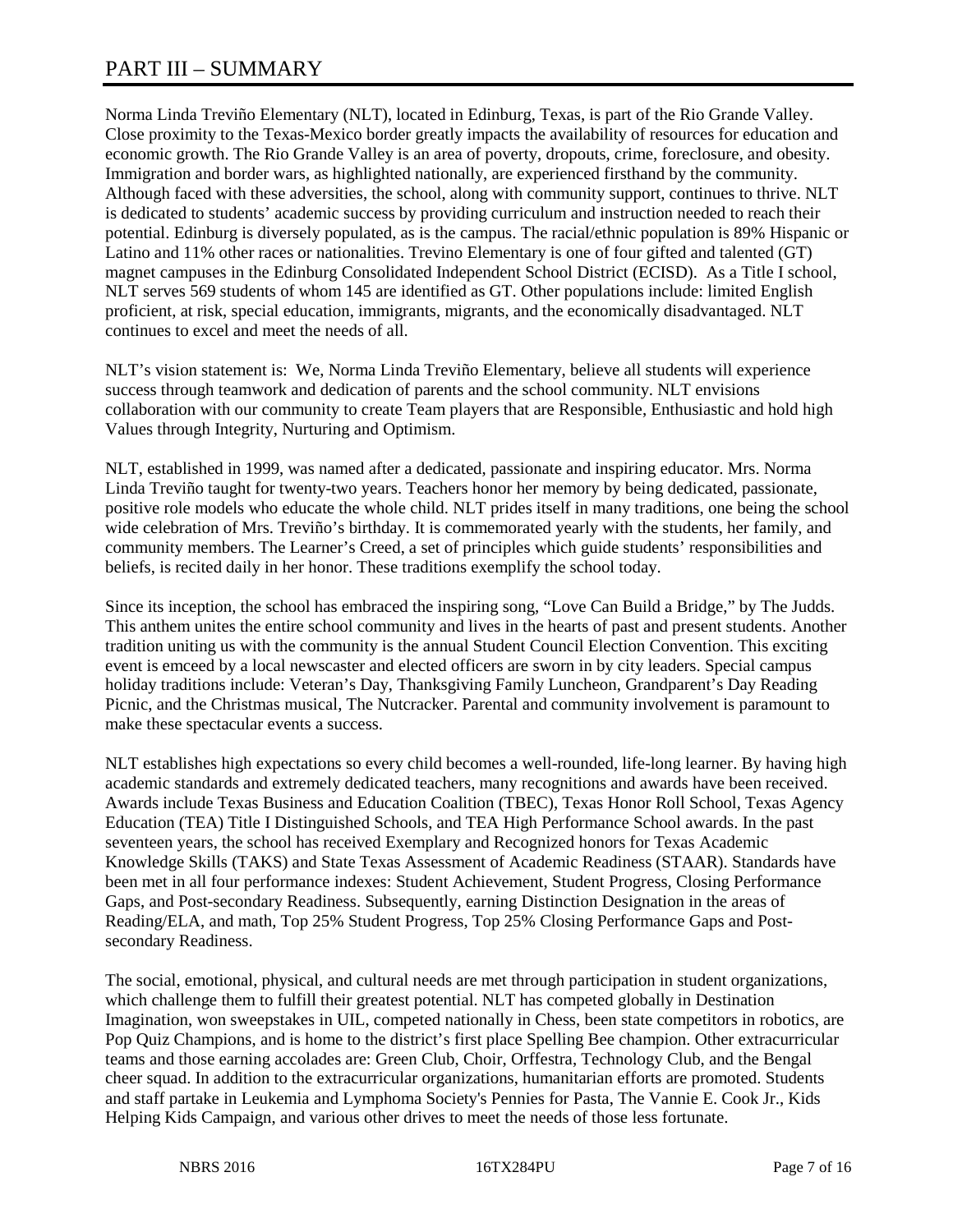An essential element of the school's success is evident from statistical data. Teachers collect campus and district benchmark results from the district database. Test results are provided to parents in a Parent Data Folder containing six-weeks assessment scores, Accelerated Reader levels, computer lab math/reading levels, attendance, and classroom grades. All assessments given are aligned with the Texas Essential Knowledge and Skills (TEKS).

Furthermore, NLT is dedicated to educating the whole child and providing a nurturing environment. Students are highly valued, and every decision made is with their best interest at heart. Community members provide extensive support and serve as role models, volunteer their time, read to students, and impart their knowledge to inspire students.

The collaboration of the entire school and its community, the expectations set forth by the staff, and the traditions upheld, contribute to the success of the campus.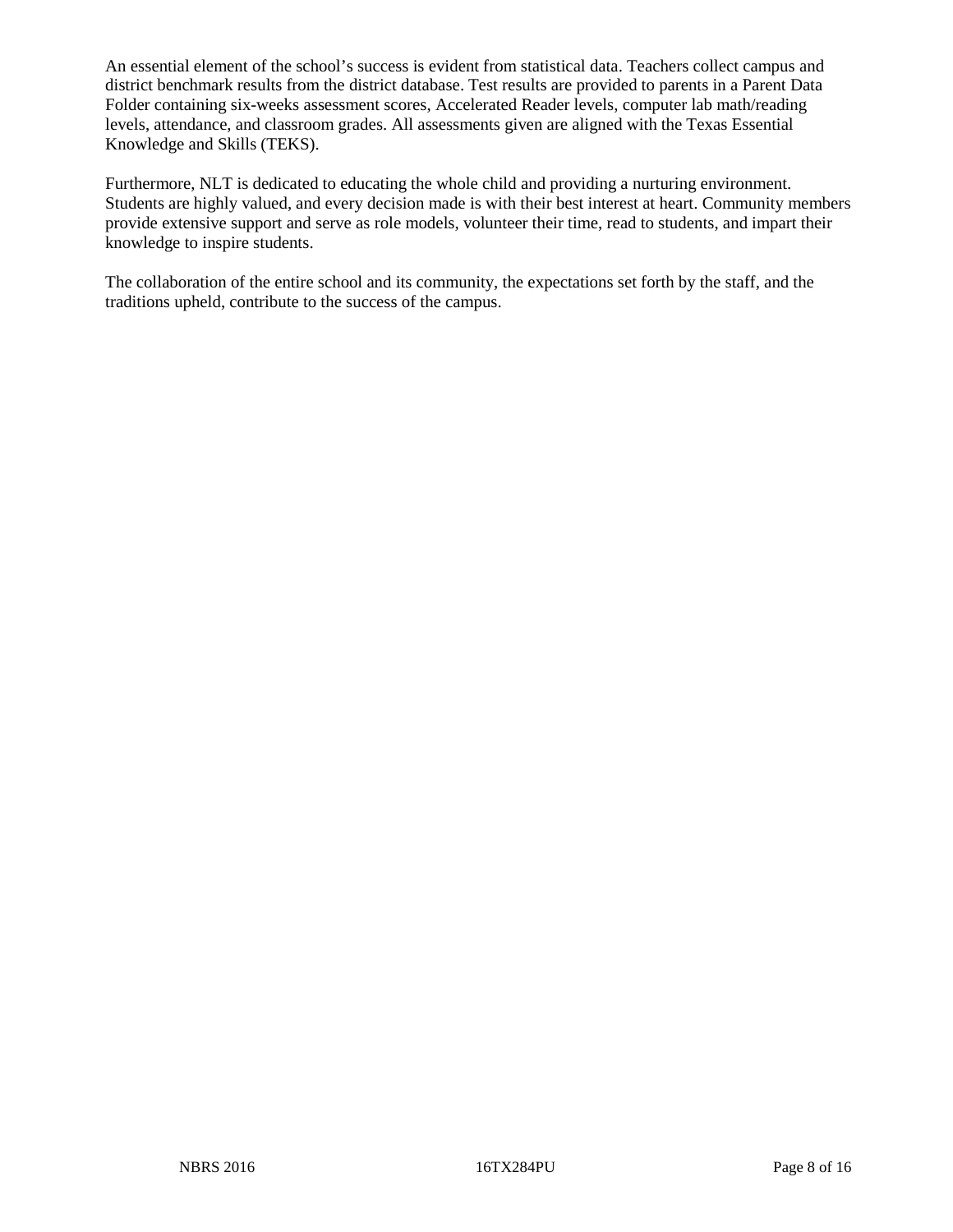# 1. Core Curriculum:

Norma Linda Treviño Elementary follows the district curriculum which is aligned to the Texas Essential Knowledge and Skills (TEKS) standards. These standards are implemented for each grade level core subject area underlining the expectations for each student. The 5E Model framework (Engage, Explore, Explain, Elaborate, and Evaluate) is the key component in the delivery of instruction. It allows students and teachers to continually build on prior knowledge and assess their understanding of concepts.

Instructional decisions at NLT are based on a variety of data and teacher observations. A daily thirty minute intervention period, extended day, and Saturday tutorials are provided to address the needs of our belowlevel students in all content areas. The use of anchor charts, flipcharts, and the practice of content journaling aids students in the transfer and maintenance of knowledge. By creating self-selected products independently, cooperatively, or in a whole group setting, students develop habits of mind and establish a strong foundation in becoming lifelong learners.

The development of critical analysis and comprehension of a variety of literary and informational text is targeted in the English language arts and reading curriculum. Emphasis is on fluency, phonics, comprehension, the writing process, and the usage of technology resources to build foundational skills. The 5E Model, graphic organizers, and foldables enable students to assimilate new information. Literacy and fluency is aided through the use of Daily Oral Language (DOL), journal writing, and reader's theatre. The students' literary experiences are enriched by sharing their written compositions. Students identified as functioning below grade level are provided with an intensive individualized plan pinpointing the strategies for student needs. Strategic morning intervention, after school, and Saturday tutorial opportunities are provided to foster growth. Students are grouped by ability and participate in small group instruction where skills are targeted through developmental games and cooperative grouping. Above level students are provided activities which promote development of higher order thinking and questioning skills, including synthesis and evaluation. Students read novels and participate in shared inquiry deepening conceptual understanding. NLT students acquire a passion for reading allowing them to grow academically, socially and emotionally, leading them to a path of higher learning and academic success.

A focal point in the math curriculum lies in building foundational and problem solving skills. TEKS are incorporated into lessons that allow the student to connect prior knowledge to ensure mastery. These objectives include number sense and operations, algebraic reasoning, geometry, measurement, data analysis, and personal financial literacy. Below level learners attend morning, after school, and Saturday tutorials where they use manipulatives to transition from concrete to abstract levels of operation in a small group setting. Above level learners utilize skill strands while participating in interactive computer lab activities, ensuring that each student is working at their level. Students are grouped by ability to target above level skills. District adopted materials are utilized to develop critical thinking skills applying them to real world settings and everyday life.

The science curriculum follows TEKS standards which focus on matter and energy, force, motion and energy, earth and space, and organisms. Weekly labs ignite a passion in students K-5, inspiring and encouraging the use of inquiry skills through independent investigations. Technology resources and virtual/hands-on labs are integrated into daily science lessons. Students record and present findings in interactive notebooks. A school science fair gives opportunity for all students to apply the scientific method to their own research. Students functioning below level create presentations, models, and illustrations targeting foundational skills. Above level students select activities from choice boards which offer interactive learning and independent investigations on the unit of study.

As per Texas Education Agency (TEA) guidelines, NLT social studies curriculum addresses the TEKS through instruction and project based learning. This enables students to become responsible citizens who value and respect their country, its citizens, and adapt to their roles in society. Foundational skills are acquired through lessons in citizenship, highlighting character traits with emphasis on good morals. These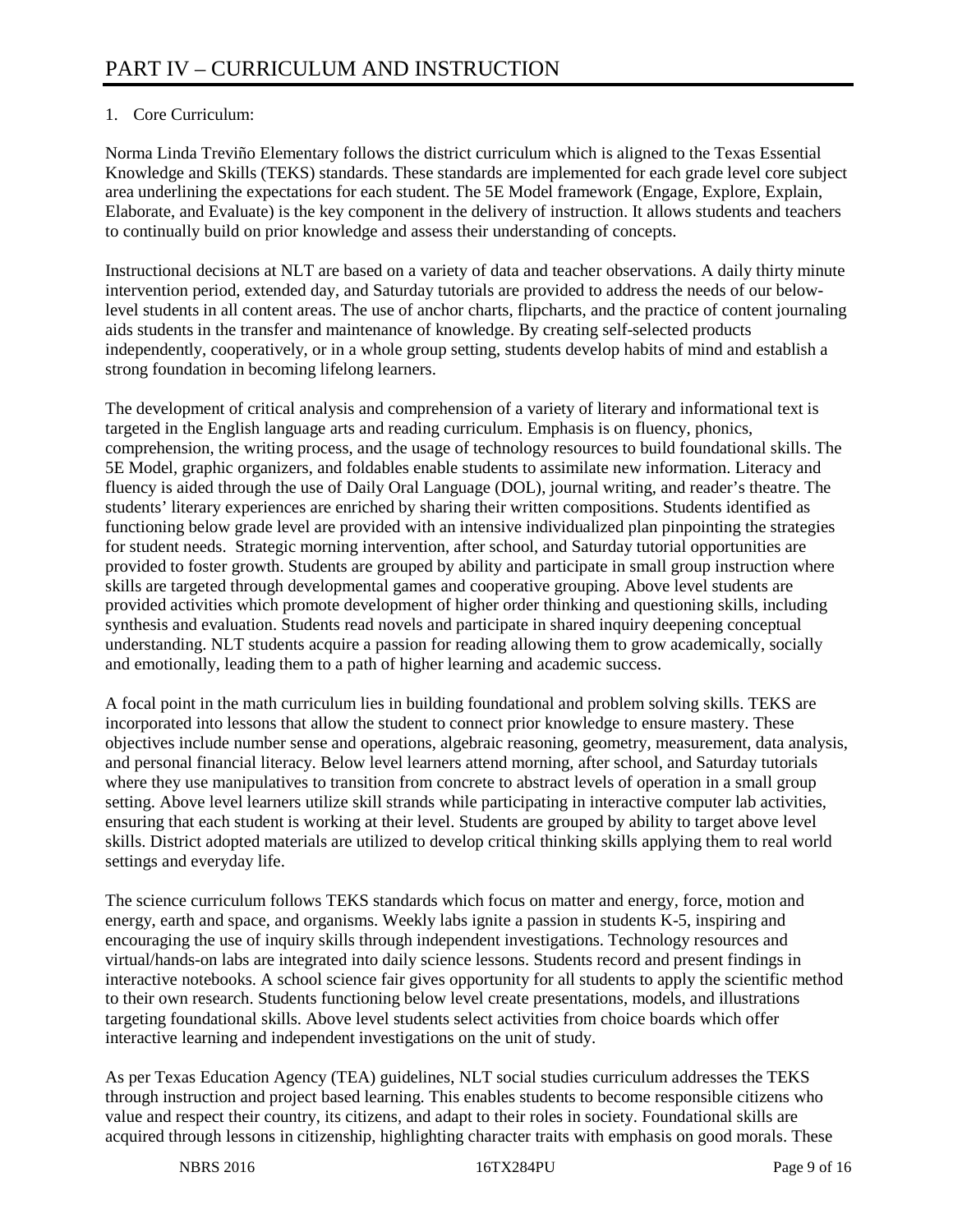concepts are brought to life through portrayals of historical figures in a live wax museum. Students are exposed to a variety of colleges and career options through higher education presentations. These presentations introduce them to entrance requirements, financial obligations, degree options and campus cultures. Below level students participate in cooperative learning activities where they interact with and are encouraged by peers. Above level students are provided independent research opportunities which emphasize depth and complexity. Mastery of foundational skills prepare students for their role in society.

The pre-kindergarten (Pre-K) program offered by the campus is a half-day program available for qualifying bilingual and economically disadvantaged four-years-olds. All students are educated in the core curriculum areas. The Pre-K program objectives are vertically aligned with K-5th TEKS and embedded in the ECISD's scope and sequence plan. The teacher prepares and delivers instruction to meet the educational needs for all students. Advantages for qualifying students in Pre-K include the development of readiness and exploration skills in all core subject areas, language acquisition, social skills, and gross and fine motor skills. Overall, students are provided with a fully enriched educational program that strengths their confidence, builds foundational skills and empowers their desire to learn. This program prepares them for kindergarten, and the rest of their educational path.

# 2. Other Curriculum Areas:

Norma Linda Treviño Elementary takes pride in providing performing arts, physical education (PE), technology, and library services to support students' acquisition of essential knowledge and skills. These areas in the curriculum are indispensable for the development of each child.

Kindergarten through fifth grade students participate in the physical education program for forty-five minutes, three times a week. PE and core subject TEKS are integrated throughout the day. For example, daily exercises engage students in the practice of multiplication facts and vocabulary development. Similarly, we incorporate academic subjects through instructional games, skills, and activities. To foster this development, NLT utilizes health education programs to increase physical activity and help prevent childhood obesity. As part of the TEKS, The Fitness Gram Test is administered to students in 3rd-5th grade to determine their healthy zone. In addition, presentations on nutrition are conducted by representatives from the county extension agency which enable students to acquire the information necessary to develop and practice healthy choices. These activities educate students and guide them into making healthy lifestyle decisions well into adulthood.

Music education is imperative for the development of the whole child. Students in K-5th grade attend music class forty-five minutes weekly. The music TEKS build skills while strengthening the core curriculum. Group singing and reading skills are reinforced with emphasis placed on fluency and vocabulary enhancement through the five different voices. Furthermore, multicultural awareness is experienced by learning about music, language, customs, and celebrations of cultures around the globe. Science essential elements, acoustic properties in particular, are supported through exploration and use of instruments. Math TEKS are applied and support classroom instruction by reading musical notes and playing rhythms using mathematical operations.

Students connect their musical and artistic learning by partaking in various live musical performances. Along with attending public performances, the students engage in grade level productions at campus events. These performances are age appropriate and encompass all of the performing arts disciplines. Studentcreated art products are displayed in digital format during their presentation. Several other musical opportunities are available for students who express interest. All students in fourth and fifth grade are invited to participate in after school campus choir and/or instrumental ensemble. Specialized groups including the District Choir and the Music Memory Team build social-emotional skills. Leadership and confidence skills are reinforced through participation in the fine arts.

A critical component in educating NLT students is the incorporation of a wide variety of technology to support the acquisition of the essential knowledge and skills. Students in grades Pre-K-5th attend computer based learning labs twenty-five minutes every day. Technology TEKS are integrated into the content subjects to support reading, math, and science skills. Newly implemented district initiatives permit students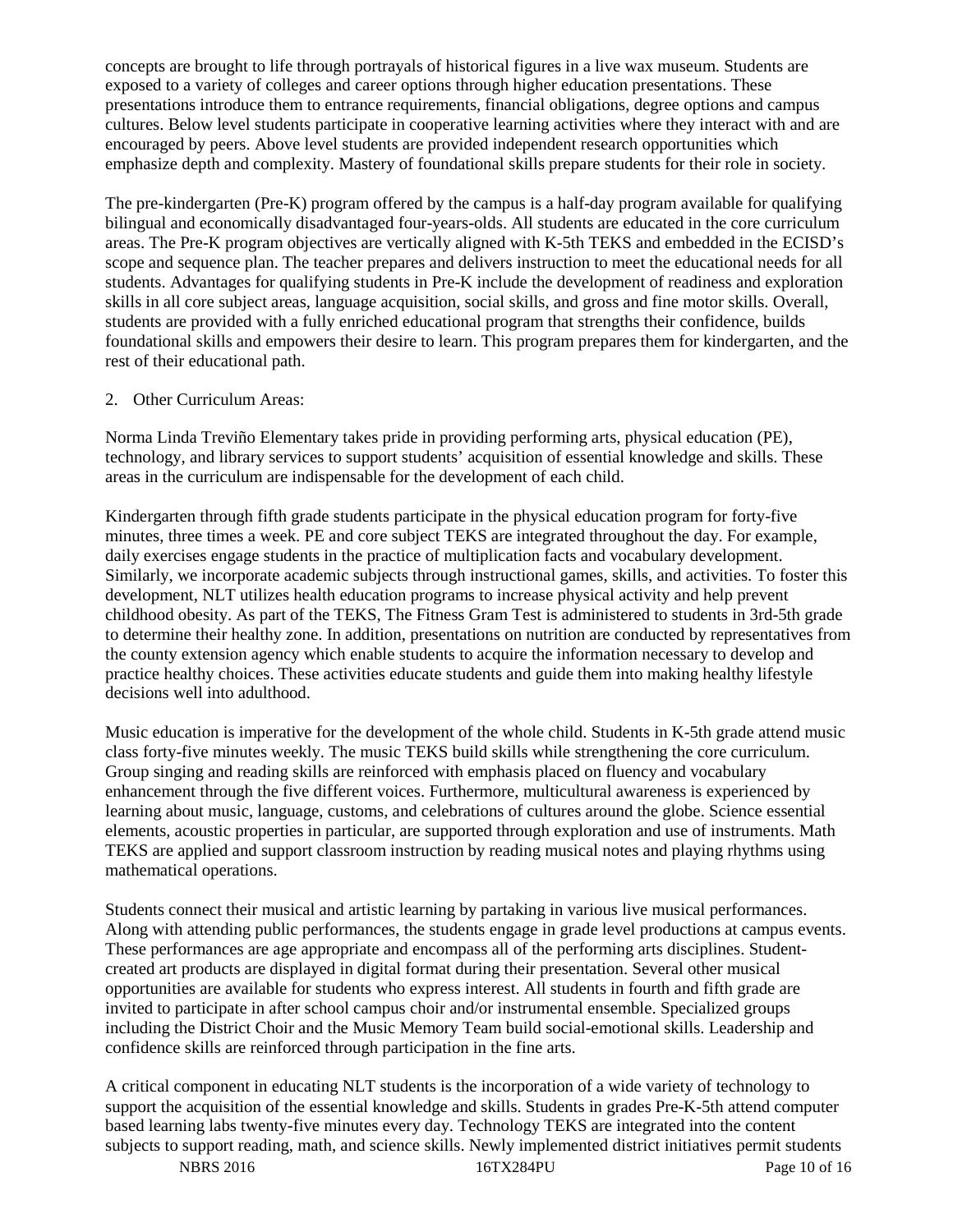to bring their own electronic devices (BYOD), which is now an integral component of daily instruction. This practice allows students to interact and engage in virtual lessons. The integration of technology helps teachers enhance the instructional delivery process in the classrooms. Teachers have changed the dynamic of the classroom by encouraging students to use a variety of resources including, but not limited to, video conferencing, student-teacher interactive applications, flipcharts, movie making software, and green screen. Technology is available for students to stay connected not only with peers at NLT, but also globally. The integration of technology is paramount to provide limitless information, create and develop thinking processes, and lead students into becoming 21st century leaders.

The school library plays a vital role in the school's success. NLT has both fixed and flexible scheduling. K-5th classes attend weekly forty-five minute sessions where lessons are taught and integrated with the TEKS. Various authors and illustrators visit the library and meet with students to ignite a passion for reading and writing. The library reading program encourages students to hone in on their fluency and reading comprehension skills, while expanding their vocabulary and improving their reading level. Students strive to attain goals and earn incentives.

By providing a wide range of opportunities, NLT strives to create an environment in which students become confident and successful individuals adapting socially, emotionally, and intellectually into society.

3. Instructional Methods and Interventions:

Students at Norma Linda Treviño Elementary (NLT) are successful because of the emphasis placed on the individual by providing a variety of instructional approaches, methods, and interventions to meet their diverse needs.

The methods utilized in classrooms include foldables, literacy centers, interactive notebooks, anchor charts, Marzano's Six Step Process Teaching Academic Vocabulary, and spiral reviews. Teachers provide thinkalouds to demonstrate the active and ongoing thought processes which are utilized by successful readers. Structured time allows students to have ample opportunities to analyze, make connections, and gain comprehension of the objectives set forth. Students are taken through a journey of explorations which include reading novels, hands on science investigations, and problem solving using stem questions to both stimulate their curiosity and scaffold instruction. These approaches allow student based learning which connect to higher order levels of thinking and understanding. Instructional strategies which are widely practiced to enrich curriculum include the use of depth and complexity, Scholarly Behaviors, Bloom's Taxonomy, choice boards, independent investigations, research opportunities, shared inquiry through Junior Great Books, and various applications. This allows for student creativity and self-directed learning to blossom intellectually. Students become highly motivated when they are provided with opportunities to encourage discovery and promote deeper, more complex thought processes.

If a child has difficulty mastering a concept, different approaches are used to help them gain understanding. The use of electronic devices and various computer programs promote 21st century learning. Students save data on technology applications to present to peers, either as a recap on lessons learned in class, or present information gathered from independent research. Technology is an integral part of direct and guided instruction at the campus which enhances individual student learning and achievement.

According to the district's database, teachers address the needs of students requiring intervention. Tiered instruction is utilized to target specific skills in which students exhibit deficiencies. Along with the at-risk population, students who score below 65% on benchmarks are grouped during thirty minute intervention periods. Based on observations and student needs, teachers also identify and provide additional instruction for students who benefit from tutorial sessions, extra time for work completion, and small group or individualized attention. Students' learning styles are taken into account, and a multiple intelligence approach ensures that students acquire mastery of content.

Considering that NLT is one of four gifted and talented magnet schools at ECISD, all students are treated accordingly. High standards are set forth at the onset of the school year. Therefore, expectations are raised for every teacher and student to ensure high levels of learning and achievement.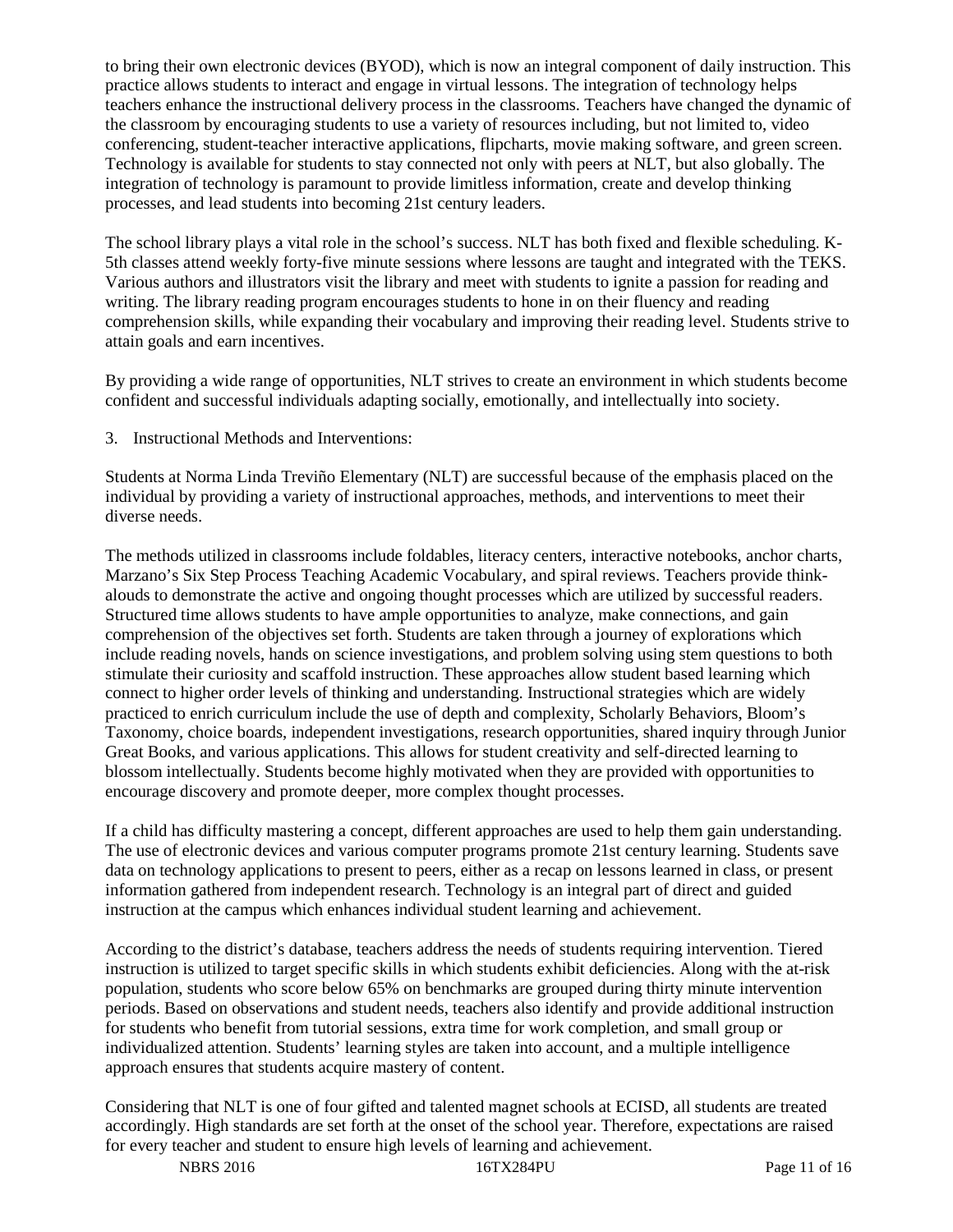4. Assessment for Instruction and Learning and Sharing Assessment Results:

Norma Linda Treviño Elementary closely monitors each child's progress and growth in all academic areas through formal and informal observations and assessments. Curriculum Academic Progress (CAP) Sheets are used to track progress in benchmarks, six weeks and STAAR release tests. Teachers utilize an Individual Progress Sheet reflecting each student's progress for beginning, middle and end-of-year assessments. The progress sheet incorporates results from benchmarks, report cards, computer labs, and Accelerated Reading levels. Data analysis enables teachers to plan instructional strategies accordingly to meet the individual child's academic needs. Teachers collaborate their efforts weekly by discussing and planning effective teaching strategies resulting in higher levels of achievement.

All assessments are generated through a database disaggregating and filtering results. Data is used to improve instruction and learning. Itemized assessments are generated after each exam is administered. Action plans are created to foster instruction while targeting areas of deficiency. Hence, small group restructuring occurs.

Maintaining informed parents and community is of the utmost importance. We have developed an individualized Parent Data Folder that is sent home every six-weeks which encompasses a multitude of data that monitors progress and growth in all core subjects. Parents and community receive a yearly school report card which provides state assessment data and demographical information via the district's website. The school report card, Texas Academic Performance Reports (TAPR), provides data from the Texas Academic Performance Reports, financial information, and the school's individual characteristics. Parents and community can also access assessment results through the Texas Education Agency (TEA) website.

Achievement gaps are evident in the three assessed areas of reading, writing, and science for the bilingual and special education subgroups. The classroom teacher identifies the student and their specific learning needs by participating in a thirty minute intervention block, extended day, and Saturday tutorials. Students receive immediate feedback, individualized and small group instruction which ensures student success.

Throughout the years, NLT has been recognized as a high performing campus and prides itself in preserving high levels of academic excellence. This high level of achievement is accomplished collaboratively by providing effective, timely parental communication and ongoing professional development for staff and administrators. In turn, students set goals and high expectations for themselves, which go hand in hand with the rigor of instruction. Students take ownership and become responsible for their learning and progress by plotting their assessment scores after six-week tests and benchmarks. Gathering, analyzing and assessing data occurs during weekly team planning meetings. Strategies and ideas are shared with colleagues to ensure high performance for students. With these procedures in mind, higher-order enrichment activities for wellrounded students are continuously provided throughout the year.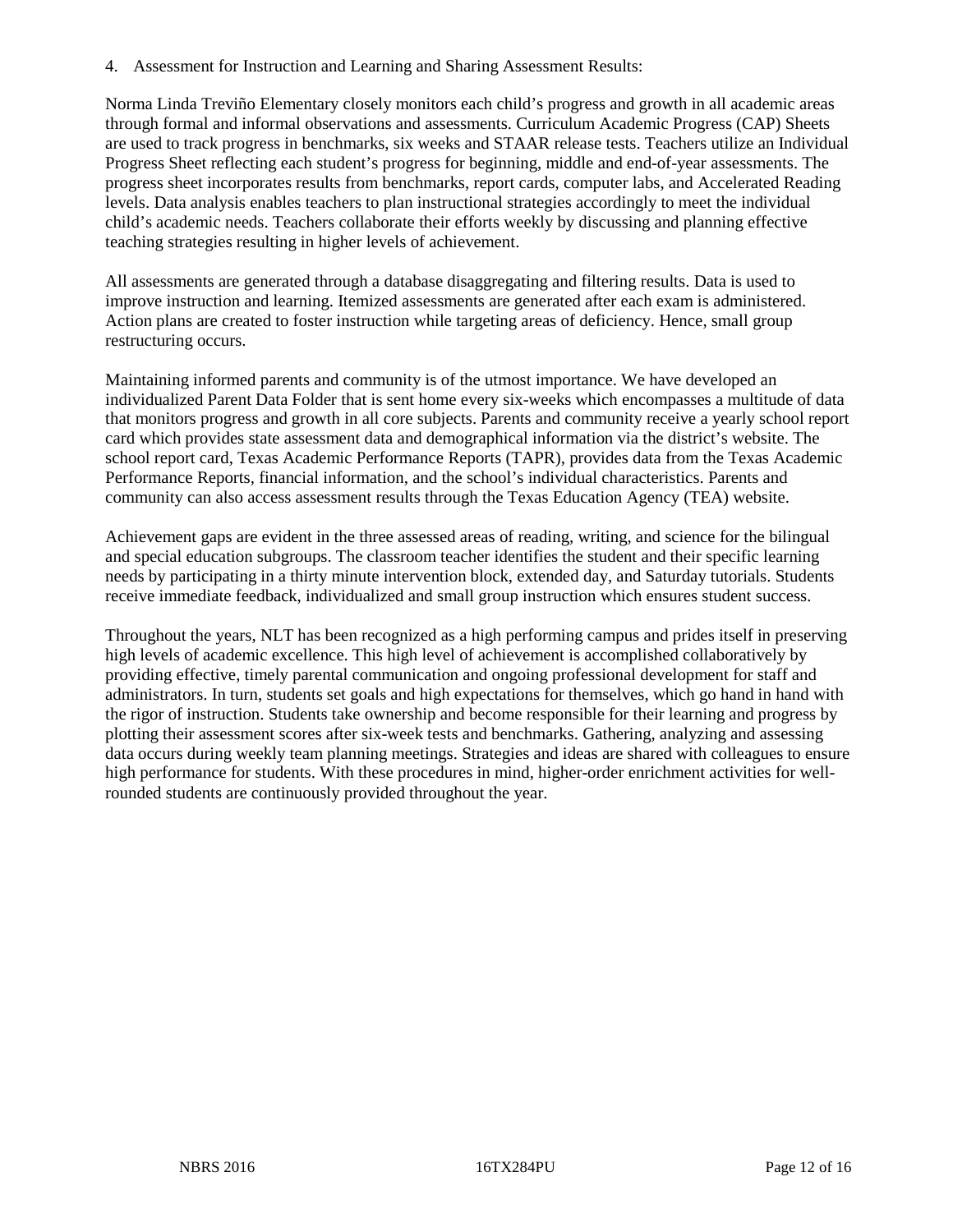# 1. School Climate/Culture:

One quality that NLT exhibits is outstanding school support. Some words describing NLT are: family, home, high expectations, commitment, and administrative support. The positive environment is evident as everyone is met with a friendly greeting, and the words "I CAN" are visible throughout. It is a bold reminder that anything is possible at NLT, "Where Children Blossom with Knowledge."

NLT promotes student motivation through a wide spectrum of activities. Each year begins with a fantastic "Welcome Back Week" where students are encouraged with a daily positive note and treat in order to promote school spirit. Students are encouraged to attend school daily. Free Dress Day is the biggest booster for encouraging attendance on a weekly basis. Another promoter is announcing classrooms with 100% attendance and posting them in the hallway. Students are rewarded for perfect attendance per six weeks, semester, and yearly. Another motivator, the Reading Renaissance program, rewards students for meeting their monthly and six week goal with a "BOOK IT" pizza certificate and game day. Students reaching one hundred points become part of the Century Club and receive an end of year field trip; students reading one million words become Millionaire Readers and are rewarded with a limousine ride and field trip.

Student academics and social-emotional growth are supported by providing a positive environment. This is evident through the Reading Renaissance program which increases student comprehension skills. A variety of extracurricular activities include Student Council, UIL, NLT Choir, Orffestra, Destination Imagination, Robotics, Pop Quiz, Chess Kings, and the Bengal Cheerleading squad which help build confidence and promote academic success. The implementation of the reading buddy system supports their student's social-emotional growth by building friendships and encouraging reading. Grade level meetings and team planning are held weekly to share their academic progress, lessons, and concerns. Anti-bullying lessons are also announced weekly to promote a positive and friendly environment. Finally, to foster school unity and spirit, the students join hands in the hallway on Fridays to sing the school song.

NLT promotes an environment where teachers are valued and supported. As a result, teacher attrition levels are low and morale is high. The staff feels comfortable sharing ideas and collaborating with their peers. The administration has an open door policy where one can express concerns and receive guidance. Teachers' efforts and expertise are valued and recognized through positive notes, such as Champion for Children, which are presented at faculty meetings. Because of the trust, respect, and partnership shared, a family environment is present. This unity makes it easy to achieve NLT's common goal: educating the whole child.

2. Engaging Families and Community:

Parental and community involvement are a fundamental part of what makes Norma Linda Treviño Elementary successful. The school is known for opening its doors to parents and community members throughout the year by implementing a variety of activities centered on students. This collaborative approach allows their students to achieve excellence.

The school maintains constant communication with parents by using a variety of informational systems such as a monthly calendar, skyward grading and outcall system, Reading Renaissance Home Connect, Student/Parent Expectation Night, Star Literacy results, and the student data folder. The constant feedback between school and home strengthens student success.

Norma Linda Treviño Elementary invites parents to attend Math, Reading and Writing Curriculum Nights. During these evenings, parents are taught to a variety of strategies utilized in the classroom. These strategies will aid in assisting their child with homework assignments. They also offer a glimpse into the district's curriculum, the TEKS, and STAAR testing requirements. During Parent Teacher Organization (PTO) meetings, parents are informed about school implemented programs, state assessment testing, Reading Renaissance program, bully awareness, and various school policies benefiting the students.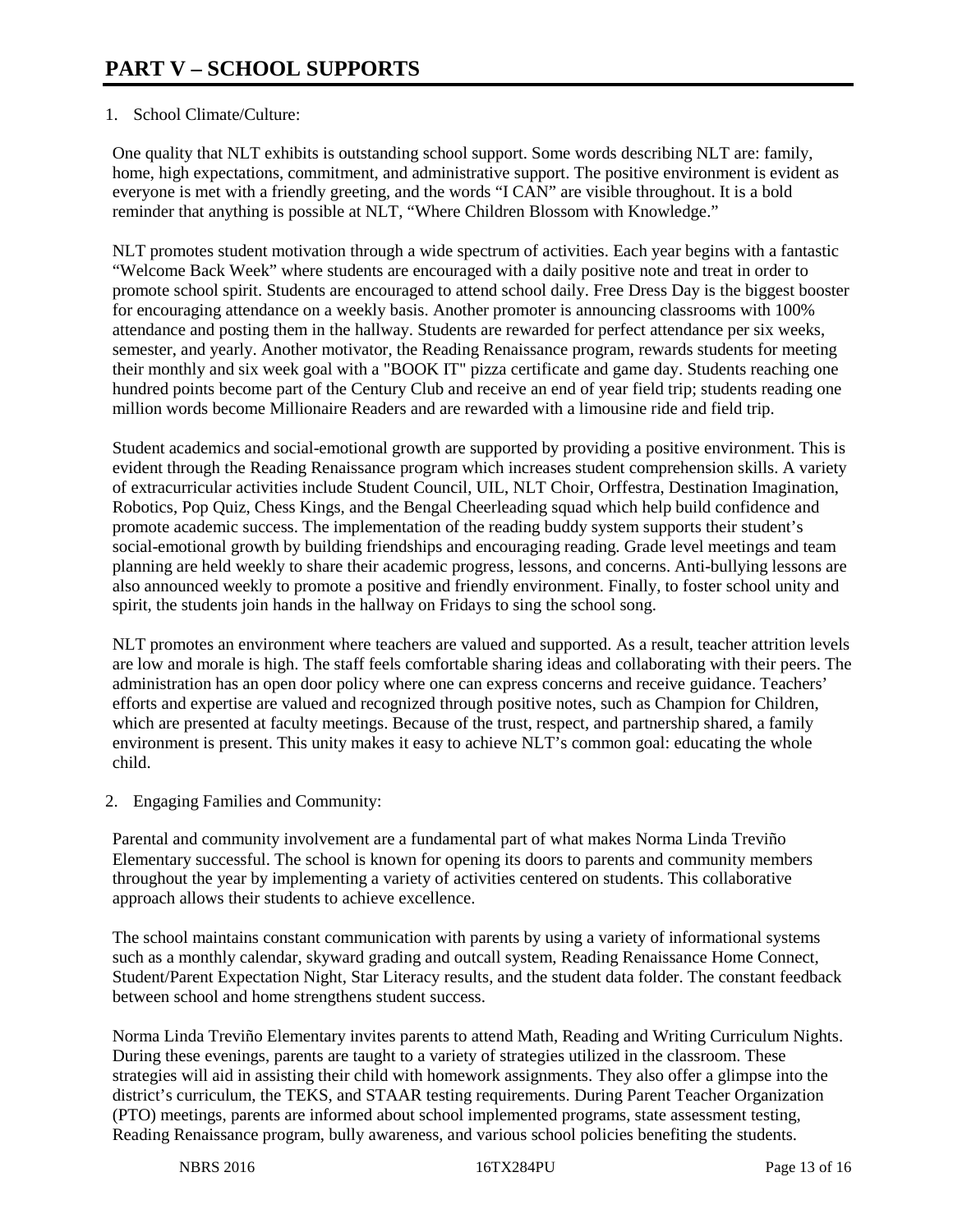There are several organizations on campus in which parents and community members partake. One committee is Site Based Decision Making (SBDM) where parents and community members, together with the staff, provide valuable input in regards to budget, curriculum, technology, and campus activities. Another organization is the parental volunteer program. This program invites parents and the community to volunteer countless hours in support of staff and student needs. Parents also participate in the Language Proficiency Assessment Committee (LPAC) where they review student information and make appropriate academic decisions for the bilingual child. By serving on campus committees, parents and community members become active, devoted participants.

The school is very fortunate to hold a multitude of functions that promote parental and community involvement. Traditionally, the year begins with a Meet the Teacher Ice Cream Social where students, parents, and teachers become acquainted. A partnership was also established with a local business that provides incentives for students. Furthermore, participation in Red Ribbon Week activities include presentations from community members where students learn about the Just Say No campaign. The school participates in many community service projects throughout the year, enabling the school to establish a sense of altruism. Norma Linda Treviño Elementary is empowered by joining forces with parent and community members to contribute to the common cause: the prosperity of students.

# 3. Professional Development:

NLT has a comprehensive professional development approach that addresses revisions to the state's standards and objectives, results from the state accountability system, as well as staff surveys. These three components drive their professional growth throughout the year.

The principal and administrative team attend an ECISD leadership academy, wherein training is received on updates and revisions to the TEKS, enabling them to lead the faculty and staff with a defined purpose for the year. This academy equips the team to build capacity and monitor the delivery of instruction for student academic success.

At the beginning of each year, teachers are given a professional development survey in which they specify areas needed for professional growth to target state assessment results. Some categories outlined in the survey include: core subject areas/TEKS, technology, discipline/classroom management, and special education. Once personal learning goals are determined and surveys are reviewed by the administrators, an individualized learning plan is developed. As the year progresses, student data is analyzed and STAAR reporting categories are addressed through professional development. Various conferences and workshops are selected to provide training on campus needs. Teachers return to the campus and present to staff during faculty meetings. Newly acquired information is utilized by the teachers, and administrators monitor the classrooms for proper implementation and student academic progress.

One of the challenges at NLT was the implementation of small group instruction. Core subject specialists were enlisted to provide staff development on TEKS aligned centers. The training environment was set up with centers which were scaffold to meet the needs of students, specifically below level learners, by providing immediate feedback and individualized instruction. As a result, small group instruction enhanced student performance in all subject areas as indicated on STAAR assessment data.

Teachers attend trainings addressing the needs of gifted and talented (GT) children. One such annual conference is the Texas Association for the Gifted and Talented (TAGT). Teachers learn strategies that increase students' cognitive levels enhancing capacity for creativity and critical thinking. These best practices are applied in the classroom and spark the level of learning and student interaction at NLT.

A district technology initiative which is highly recommended is Innovate@ecisd. Educators teach, collaborate, and learn about the latest technological classroom advancements from one another. Trainer of trainers are utilized to collaborate with technology integration specialists to bring the most up to date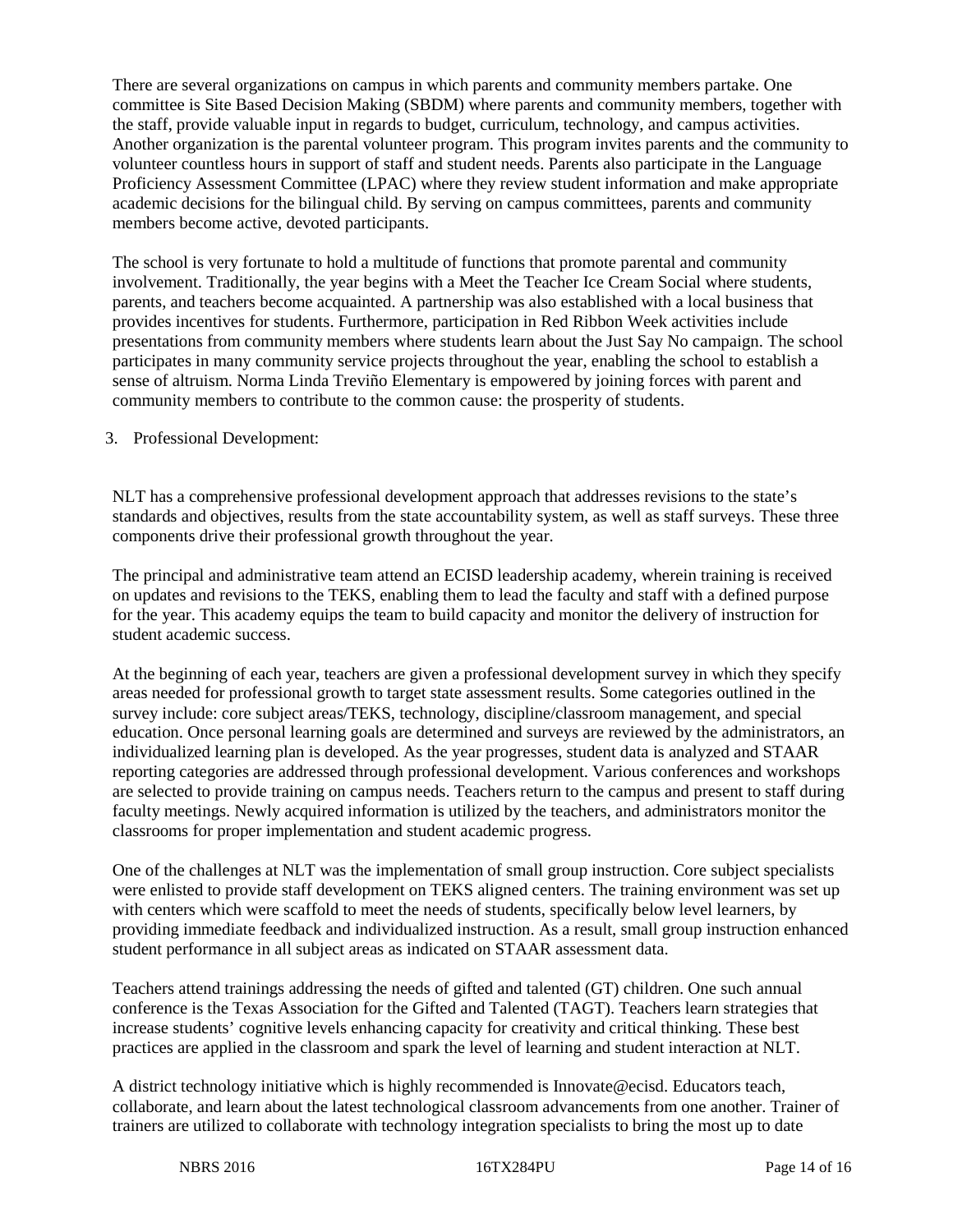technology resources. In return, students utilize their own devices to promote up to date intrapersonal/interactive learning.

Professional development is an ongoing part of educators' growth. Teachers evolve in order to create an environment where students take ownership of their learning and acquire skills to be problem solvers as well as future leaders of the community.

### 4. School Leadership:

The leadership philosophy at Norma Linda Treviño Elementary is premised on the foundation of success for all students. Children, being the greatest asset, will become the leaders of the world. In order to produce these types of students, we must instill the power of believing in oneself, pride, commitment, and sense of competition in all children.

As stated by John Wooden, "Success is a place of mind which is a direct result of self-satisfaction in knowing you did your best to become the best that you are capable of becoming." Success is the ultimate goal for the students and staff at Norma Linda Treviño Elementary.

The stage for success is set by the administrative team which consists of the principal, curriculum assistant (CA), and the counselor. As the leader of the campus, the principal assures that the staff is equipped with curricular support, materials and resources to provide a quality education, in a safe learning environment. The CA's role is to ensure that the federal programs at all levels, PK-5, are implemented with validity. The CA also assures that teachers are knowledgeable of all students being served through the Title I programs. The counselor's primary role is to provide the students with character education lessons, strategies for conflict resolutions, making good choices, promoting career success and building on the student's selfesteem.

Together the team is united through the shared vision, mission, and expectations for students, staff and stakeholders. Through weekly and monthly meetings, parent training, and daily communications, everyone becomes knowledgeable of the goals and foundations necessary to establish opportunities for the success of students.

Administrators meet on Friday afternoons to plan the forthcoming week, activities, training, testing, parent conferences and student needs. The meetings provide the team with a weekly sense of direction, all of which are done with student achievement in mind.

The campus leadership team promotes teacher participation in leadership roles. This is accomplished by encouraging teachers to sponsor extracurricular activities, head campus committees, write district curriculum, and present during campus and district staff development. Serving as mentors for first year and aspiring teachers from the university, and continuing a higher education, results in students being the benefactors of their learning.

The leadership team is solely committed to serving the students and its school community. As a team, they work wholeheartedly and selflessly, to meet the needs of all students, staff, and the school community.